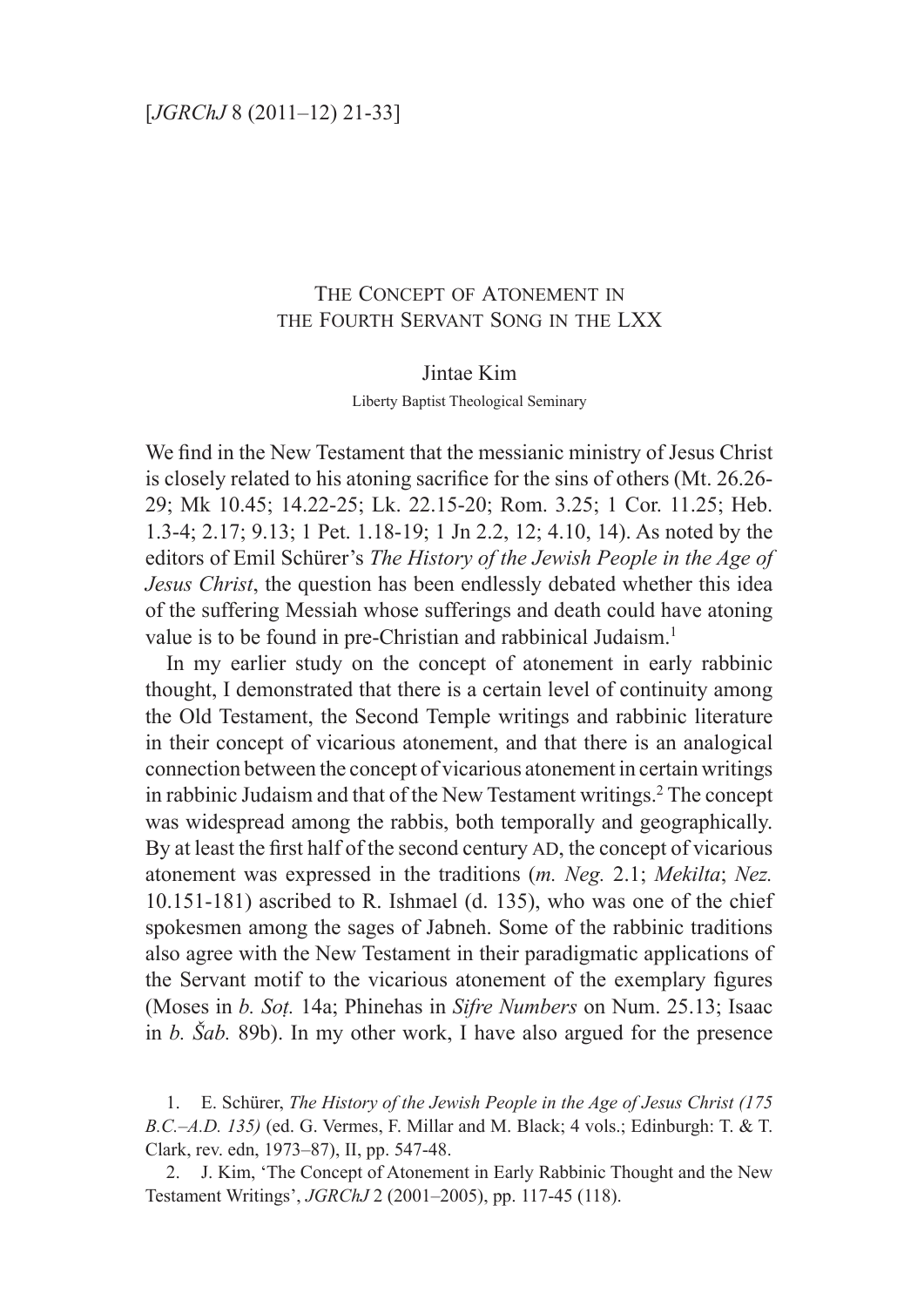of an ancient tradition that interpreted the messianic role of the Servant in terms of cultic atonement and consequent divine forgiveness behind these New Testament passages and *Targum Isaiah* 53.<sup>3</sup>

The messianic interpretation of the Servant of YHWH can also be found in the presence of a variant reading in  $1OIsa^3 52.14$ : 'As many were astonished at you—I so *anointed* ("**מ**ֹשׂחת") his appearance beyond any one (else), and his form beyond that of (other) sons of men'.4 The MT, as rendered by the NRSV, reads: 'Just as there were many who were astonished at him—so marred (בוֹשחת)...'<sup>5</sup> The variant involves a single letter and its pronunciation differs only slightly from the standard reading. Moreover, the concept of vicarious atonement seen in the Levitical sacrificial system is applied to the suffering and death of the Servant ( $\square$ W in 53.10; also vv. 5-7, 11-12). Thus, if we accept the argument presented by Dominique Barthélemy and William H. Brownlee, we have here a clear example of the eschatologizing of the Old Testament sacrifices in the person and the roles of the Servant of YHWH at Qumran.

With reference to the messianic interpretation of the passage, we find a parallel in *Targ. Isa.* 52.13: 'Behold, my Servant, the Messiah ("ה)'. As argued by Chilton, the focus of *Targum Isaiah* is on the messianic vindication of Israel, and the association of the gathering of exile in *Targ. Isa*. 52.12 with a victorious Messiah indicates that we are dealing substantively with the work of the earlier, Tannaitic meturgeman.<sup>6</sup> Since

3. J. Kim, 'Targum Isaiah 53 and the New Testament Concept of Atonement', *JGRChJ* 5 (2008), pp. 81-98 (97).

4. D. Barthélemy, 'Le grand rouleau d'Isaie trouvé près de la Mer Morte', *RB* 57 (1950), pp. 546-49; W.H. Brownlee, 'The Servant of the Lord in the Qumran Scrolls', *BASOR* 132 (1953), pp. 8-14 (10); J. Kim, 'The Concept of Atonement in the Qumran Literature and the New Covenant', *JGRChJ* 7 (2010), pp. 98-111 (98-99).

5. Unless otherwise specified, the Scripture quotations are from the nrsv for English translation, the *UBSGNT*4 for the New Testament Greek text, Rahlf's edition of the LXX, Brenton's translation for the English translation of the LXX, and *BHS* for the Hebrew text. The consonantal text of *Targum Isaiah* hereinafter is quoted from Codex Orientalis 2211 of the British Museum as shown in J.F. Stenning, *The Targum of Isaiah* (London: Oxford University Press, 1953) and the English translation of *Targum Isaiah* is quoted from B. Chilton, *The Isaiah Targum* (Aramaic Bible, 11; Wilmington, DE: Glazier, 1987). As far as the text of *Targum Isaiah* 53 is concerned, both Stenning and A. Sperber (ed.), *The Bible in Aramaic* (5 vols.; Leiden: Brill, 1959–73) III, depend primarily upon Codex Orientalis 2211 of the British Museum; thus, their texts are virtually the same.

6. B. Chilton, *The Glory of Israel* (JSOTSup, 23; Sheffield: JSOT Press, 1983), pp. 91-96; B. Chilton, *Targumic Approaches to the Gospels* (New York: University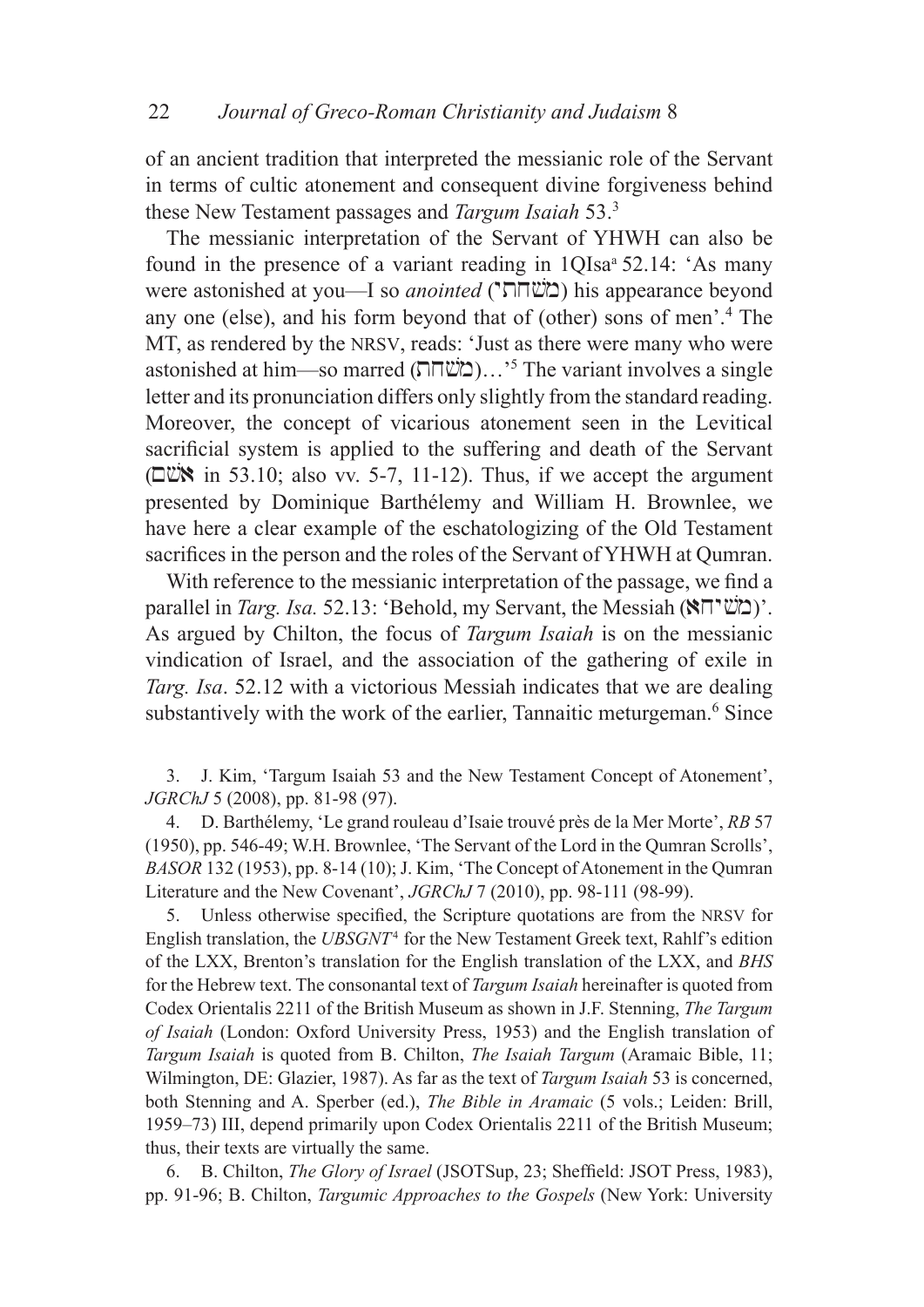*Targum Isaiah* 52–53 is not attested in the Qumran literature, it is difficult to say whether there was a link between the messianic interpretation in 1QIsa<sup>a</sup>52.14 and *Targ. Isa.* 52.13, but they probably reflect a common tradition that interpreted Isa. 52.13–53.12 messianically. In the former case, a single letter is added, while in the latter the whole word  $\mathbb{N}$ is added.

I would like to suggest that the common tradition found in *Targum Isaiah* and a variant reading in 1QIsa<sup>a</sup> 52.14 may also lie behind the Fourth Servant Song of the LXX. The LXX (Isa. 52.13–53.12) eschatologizes the Old Testament sacrifices by identifying the Servant with a messianic figure who will suffer and die vicariously for the sins of others. The same idea was implicit in the Hebrew text of Isaiah 53 and is now made explicit in the translator's interpretive rendering of the Hebrew text. In this paper, we will examine primarily the Fourth Servant Song in the LXX and demonstrate its eschatological interpretation of the Old Testament sacrifices. Before examining the passages, a few words are in order concerning the Hebrew text behind LXX Isaiah and its interpretive tendency.

It is very difficult to establish the Hebrew text that the LXX translator had before him, but, as van der Kooij says, 'it is generally assumed that the *Vorlage* of LXX Isaiah does not differ much from MT'.7 The Qumran Isaiah scroll proved the authenticity of the MT. The text of Isaiah in 1QIsa<sup>a</sup> is identical to the MT except for minor differences in orthography and the use of certain consonants as vowel letters.<sup>8</sup> Thus, our chief source of knowledge regarding the LXX translator's tendency will be the discrepancies between the LXX and the MT.

The LXX Isaiah is known for its tendency to contemporize the old biblical text and revive it by instilling it with the religious conceptions of a new age in which the translator thought he was living.<sup>9</sup> Seeligmann

Press of America, 1986), p. 53; Chilton, *Isaiah Targum*, p. 103.

7. A. van der Kooij, 'Isaiah in the Septuagint', in his *Writing and Reading the Scroll of Isaiah: Studies of an Interpretive Tradition* (VTSup LXX, 2; Leiden: Brill, 1997), pp. 513-29 (517).

8. M. Burrows, 'Variant Readings in the Isaiah Manuscript', *BASOR* 111 (1948), pp. 16-24 (16-17); Shemaryahu Talmon, *The World of Qumran from Within* (Jerusalem: Magnes Press, 1989), pp. 131-32; Eugene C. Ulrich, 'The Qumran Biblical Scrolls—The Scriptures of Late Second Temple Judaism', in Timothy H. Lim et al. (eds.), *The Dead Sea Scrolls in their Historical Context* (Edinburgh: T. & T. Clark, 2000), pp. 67-87 (77).

9. I.L. Seeligmann, *The Septuagint Version of Isaiah* (Leiden: Brill, 1948), p.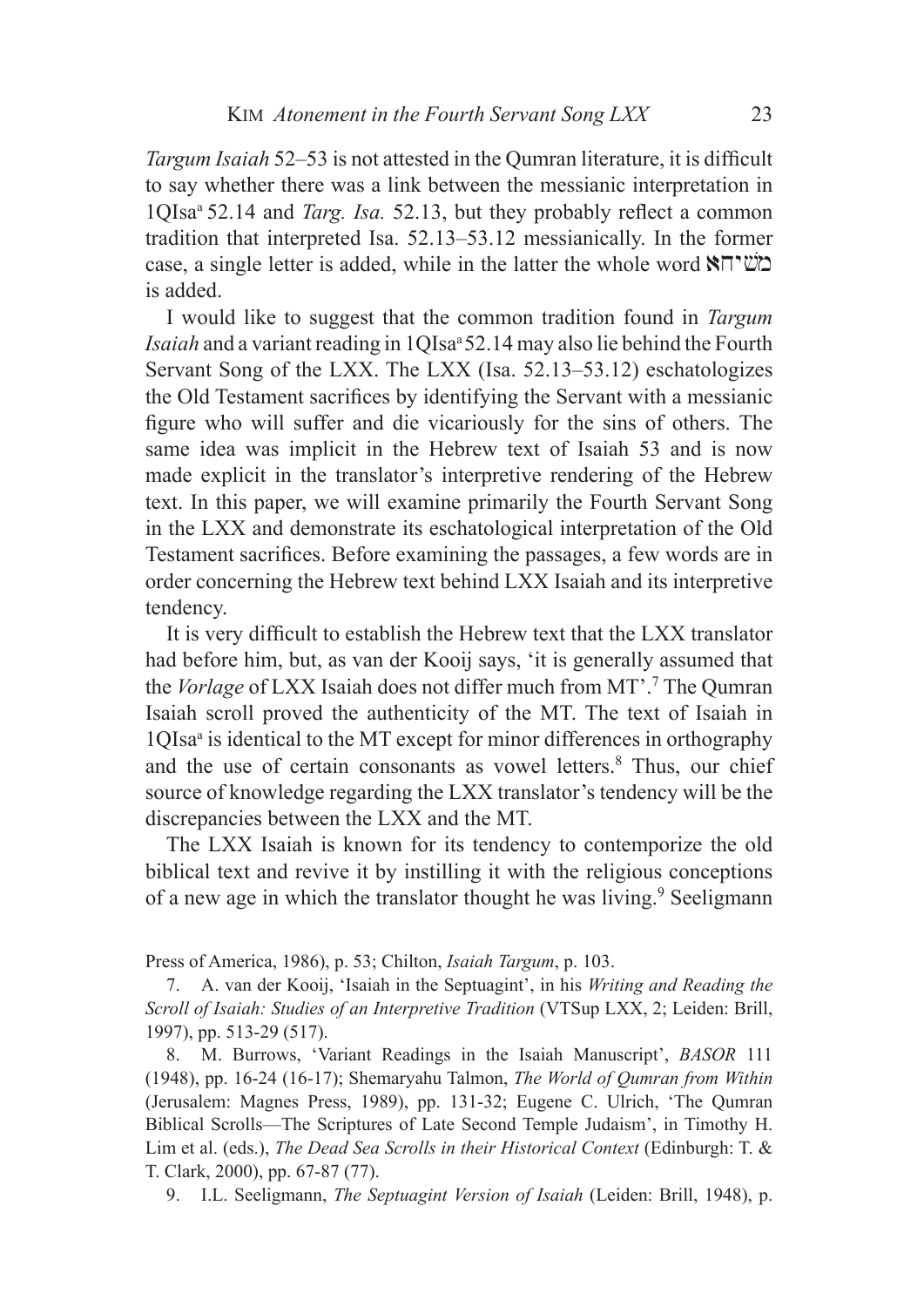goes so far as to say that 'he combined freedom amounting to license towards his text, with a tendency to put his own interpretation upon it'.<sup>10</sup> Seeligmann supports Ziegler's view that

the translation gives free renderings of Hebrew parables and figures of speech; the license which the translator has taken in some cases goes so far that he allows himself to be carried away by some notion of his own, and under its spell to formulate a version not based upon the words of the Hebrew text at all. It is partly on account of this that, in a number of passages which in the Hebrew text are completely different from each other, the translator has used the same wording in the Greek translation.<sup>11</sup>

Some of the characteristics pointed out by Ziegler are found more prominently in the Servant Songs in the LXX Isaiah. By using a variety of variants in the Servant Songs, the LXX eschatologizes the Old Testament sacrifices by describing the Servant as a messianic figure who is called to restore the fortunes of Israel, as well as a person who will die vicariously for the sins of others.<sup>12</sup> Thus, according to the LXX, the Old Testament sacrifices, the sin offering in particular, point to the Servant-Messiah whose ministry involves his vicarious suffering and death. There are four lines of evidence that support this argument.

First, the LXX makes it more explicit that the role of the Servant is primarily to restore the remnant of Israel. This is obvious in the Second Servant Song (Isa. 49.1-6) in particular:

7; R. Hanhart, 'Die Septuaginta als Interpretation und Aktualisierung', in A. Rofé and Y. Zakovitch (eds.), *Isac Leo Seeligmann Volume: Essays on the Bible and the Ancient World* (3 vols.; Jerusalem: Rubinstein's, 1983), III, pp. 331-46; R.L. Troxel, 'Eschatology in the Septuagint of Isaiah', unpublished PhD diss., University of Wisconsin, Madison, 1989, p. xi; S.E. Porter and B.W.R. Pearson, 'Isaiah through Greek Eyes: The Septuagint of Isaiah', in C.C. Boyles and C.A. Evans (eds.), *Writing and Reading the Scroll of Isaiah: Studies of an Interpretive Tradition* (VTSup LXX, 2; Leiden: E.J. Brill, 1997), pp. 532-46 (545); J.M. Dines, *The Septuagint* (London: T. & T. Clark, 2004). p. 22; A. van der Kooij, 'The Septuagint of Isaiah and the Mode of Reading Prophecies', in M. Karrer, W. Kraus and M. Meiser (eds.), *Die Septuaginta—Texte, Kontexte, Lebenswelten: Internationale Fachtagung veranstaltet von Septuaginta Deutsch (LXX.D), Wuppertal 20.-23. Juli 2006* (WUNT, 219; Tubingen: Mohr Siebeck, 2008), pp. 597-611 (610).

10. Seeligmann, *Septuagint Version of Isaiah*, p. 95.

11. Seeligmann, *Septuagint Version of Isaiah*, p. 7; J. Ziegler, *Untersuchungen zur Septuaginta des Buches Isaias* (Münster: Aschendorf, 1934), p. 80.

12. E.R. Ekblad, *Isaiah's Servant Poems according to the Septuagint* (Leuven: Peeters, 1999), pp. 281-82.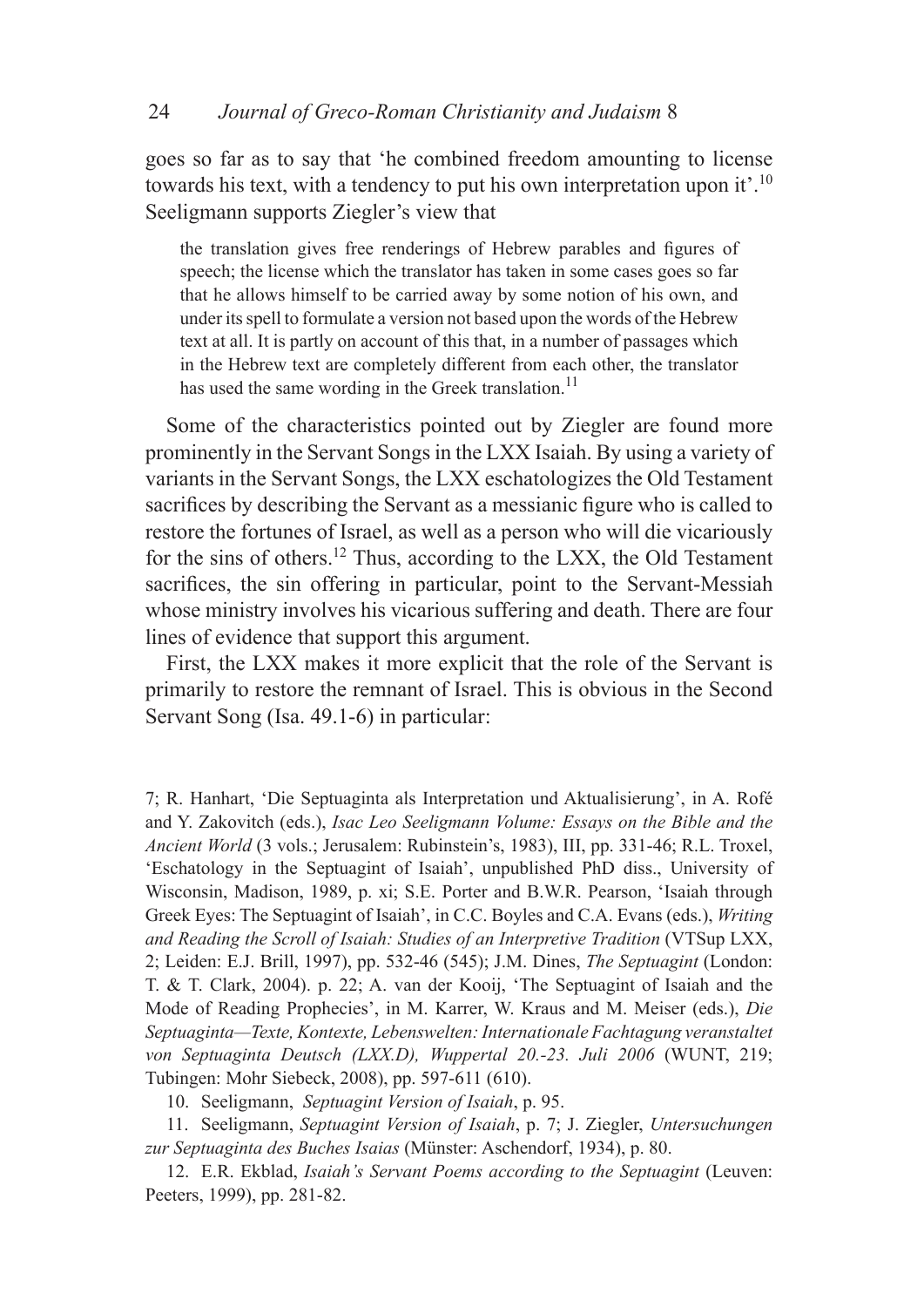He says, 'It is too light a thing  $(2)$ ) that you should be my Servant to raise up the tribes of Jacob and to restore the survivors of Israel; I will give you as a light to the nations, that my salvation may reach to the end of the earth<sup>'</sup>

## MT of Isa 49.6 LXX of Isa 49.6

And he said to me, 'It is a great thing for thee to be called my Servant, to establish the tribes of Jacob, and to recover the dispersion of Israel: behold I have given thee for the covenant of a race ( $\epsilon$ is  $\delta$ i $\alpha$  $\theta$ η $\kappa$ ην  $\gamma$  (ivous), for a light of the Gentiles, that thou shouldest be for salvation ( $\tau$ oû  $\epsilon$ i $\nu$ ai/ o $\epsilon$  ei $\varsigma$  $\sigma\omega\tau\eta\rho(\alpha\nu)$  to the end of the earth.'

Anton Scholz argues that the translator heard  $\Box$ גדל as las lates. it is difficult to accept Scholz's hypothesis because its acceptance involves changing two Hebrew consonants.14 Rather than approaching this variant from the issue of *Vorlage*, Grelot argues that this reading reflects the translator's distinct interpretation of the Servant's task 'to establish the tribes' as 'great' by virtue of the fact that the gathering of the dispersion leads to the Servant being a 'light of the nations'.15 It is more probable, however, that the translator may have read  $\sum \Box \blacktriangleright$  in place of the MT lqn. The Targum reads הזעיר לכון. The Targum reads הועיר לכון, 'Is it a small thing to you…?' Thus, both the LXX and the Targum agree in reading ונקל in place of the MT אם־נקל.

We find here that the primary emphasis is on the role of the Servant in restoring the fortunes of Israel, which the LXX makes more explicit than the MT. Two observations are in order from the interpretive paraphrase of the LXX: (1) The LXX reverses the emphasis of the Servant's ministry from his mission to the Gentiles to his mission to Israel by adding  $\epsilon$ <sub>15</sub>  $\delta$ ιαθήκην γένους ('the covenant of a race').<sup>16</sup> The LXX translates the

13. R.R. Ottley, *The Book of Isaiah according to the Septuagint (Codex Alexandrinus).* II. *Text and Notes* (Cambridge: Cambridge University Press, 1906), p. 333.

14. Ekblad, *Isaiah's Servant Poems*, p. 108.

15. P. Grelot, *Les poèmes du Serviteur: De la lecture critique à l'herméneutique* (LD, 103; Paris: Cerf, 1981), pp. 91-92.

16. Against the majority reading, both Codex Alexandrinus (A) and Codex Marchalianus (Q) do not have this phrase; thus agreeing with the MT. Ziegler argues that this insertion came from Isa. 42.6. According to Ekblad, these variants in LXX Isa. 49.6 show that the first Servant song (42.1-8) and the second Servant song (49.1- 9) were read and interpreted together by the translator (Ekblad, *Isaiah's Servant Poems*, p. 112).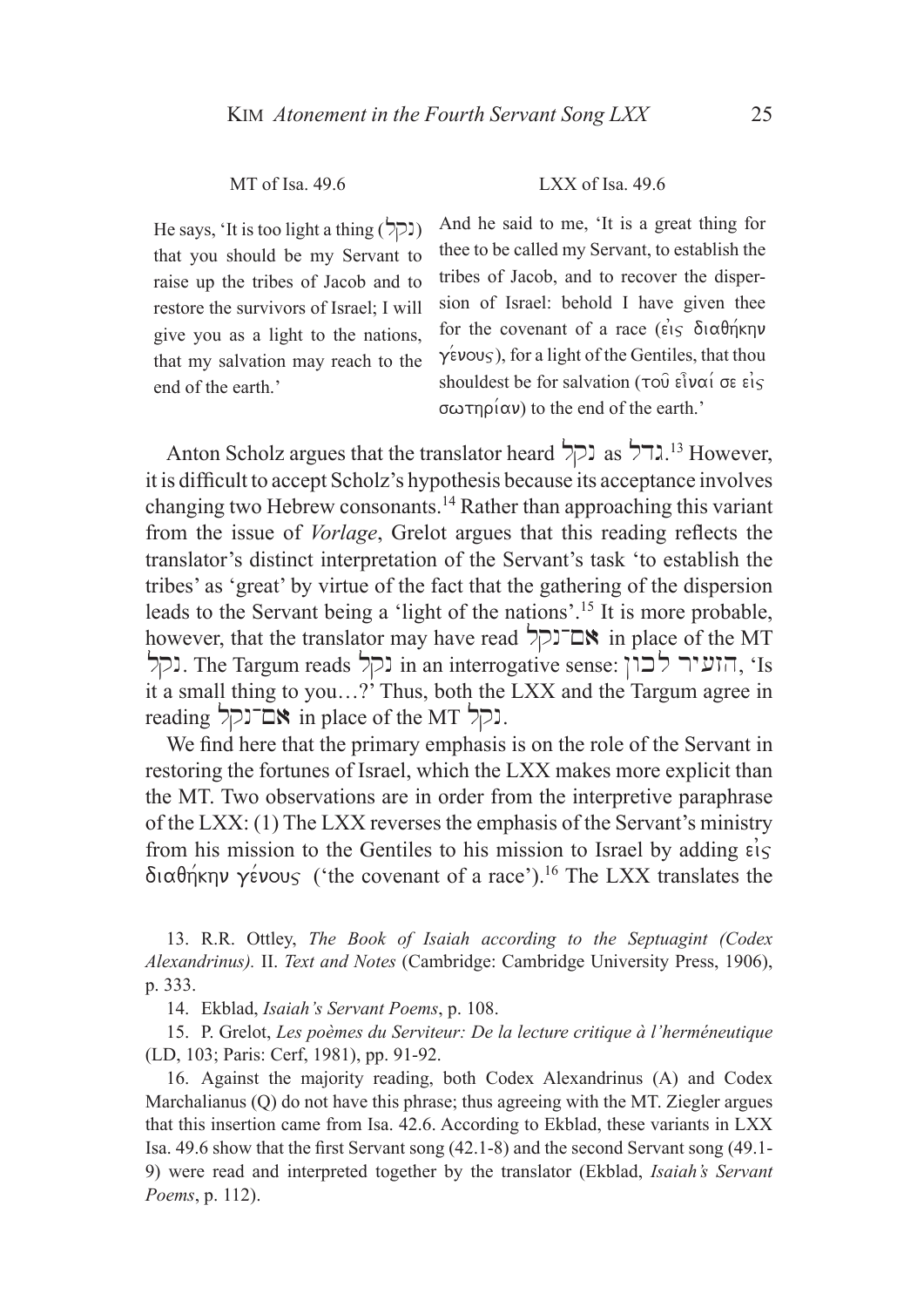same Hebrew phrase  $\Box$  ברית עם differently in 49.8 as είς διαθήκην  $\epsilon\theta\nu\omega\nu$ , which clearly indicates that the LXX translator identified  $\Box \nu$ with the nations, but in Isa. 42.6, the LXX translator deliberately chose  $\epsilon$  is  $\delta$  is  $\alpha\theta$  photonstandard vertice indicates that he identified  $\Box$  with the people of Israel (or more probably the remnant). According to Ziegler, there is a reciprocal relationship between Isa. 42.6 and 49.6-8 in the LXX as well as in the  $MT<sup>17</sup>$  In my view, this interpretive addition reflects the translator's particular emphasis: the Servant's mission starts from Israel. The LXX translator's top priority was the restoration of Israel. (2) The LXX makes a stylistic change in the last clause:  $\tau$ ou  $\epsilon \hat{i}$ v $\alpha i$  or  $\epsilon i$  $\sigma$   $\omega$   $\tau$   $\gamma$   $\sigma$   $\gamma$   $\sigma$   $\gamma$   $\sigma$   $\gamma$   $\sigma$   $\gamma$   $\sigma$   $\gamma$   $\sigma$   $\gamma$ . Thus, the LXX makes it clearer by attributing all three salvific roles to the Servant: the covenant of a race, a light to the Gentiles, and salvation to the end of the earth.

Secondly, in his rendering of the Hebrew text, the LXX translator seems to have deliberately chosen Greek words with a messianic connotation, such as  $\delta$ o $\delta$  $\alpha$  (52.13; 53.2) and  $\pi \alpha$  $\delta$ iov (53.2).<sup>18</sup> Compare the LXX text with the  $MT<sup>.19</sup>$ 

| Verse | $\cdot$ XX                                                                                              | <b>MT</b>                                         |
|-------|---------------------------------------------------------------------------------------------------------|---------------------------------------------------|
| 52.13 | και δοξασθήσεται σφόδρα                                                                                 | וגבה מאד                                          |
| 52.14 | ὃν τρόπον εκστήσονται ούτως<br>άδοξήσει άπο ανθρώπων το<br>εἶδός σου καὶ ἡ δόξα σου ἀπὸ<br>τών ανθρώπων | כאשר שממו<br>כן־משחת<br>מאיש מראהו ותארו מבני אדם |
| 53.2  | ώς παιδίον ώς ρίζα έν γη<br>διψώση ούκ έστιν είδος αύτω<br>ούδε δόξα                                    | כיונק לפני וכשרש מארץ ציה<br>לא־תאר לו ולא הדר    |

Zimmerli identifies two key words that bear the fundamental mark of

17. Ziegler, *Untersuchungen*, p. 76.

18. W. Zimmerli, 'Παις Θεού', *TDNT*, V, pp. 676-77; M. Hengel, 'Zur Wirkungsgeschichte von Jes 53 in vorchristlicher Zeit', in B. Janowski and P. Stuhlmacher (eds.), *Der leidende Gottesknecht: Jesaja 53 und seine Wirkungsgeschichte* (Forschungen zum Alten Testament, 14; Tubingen: Mohr Siebeck, 1996), pp. 49-92 (84).

19. Refer to Ziegler's list for the variants in the LXX text of the Fourth Servant Song (Ziegler, *Untersuchungen*, pp. 24-25).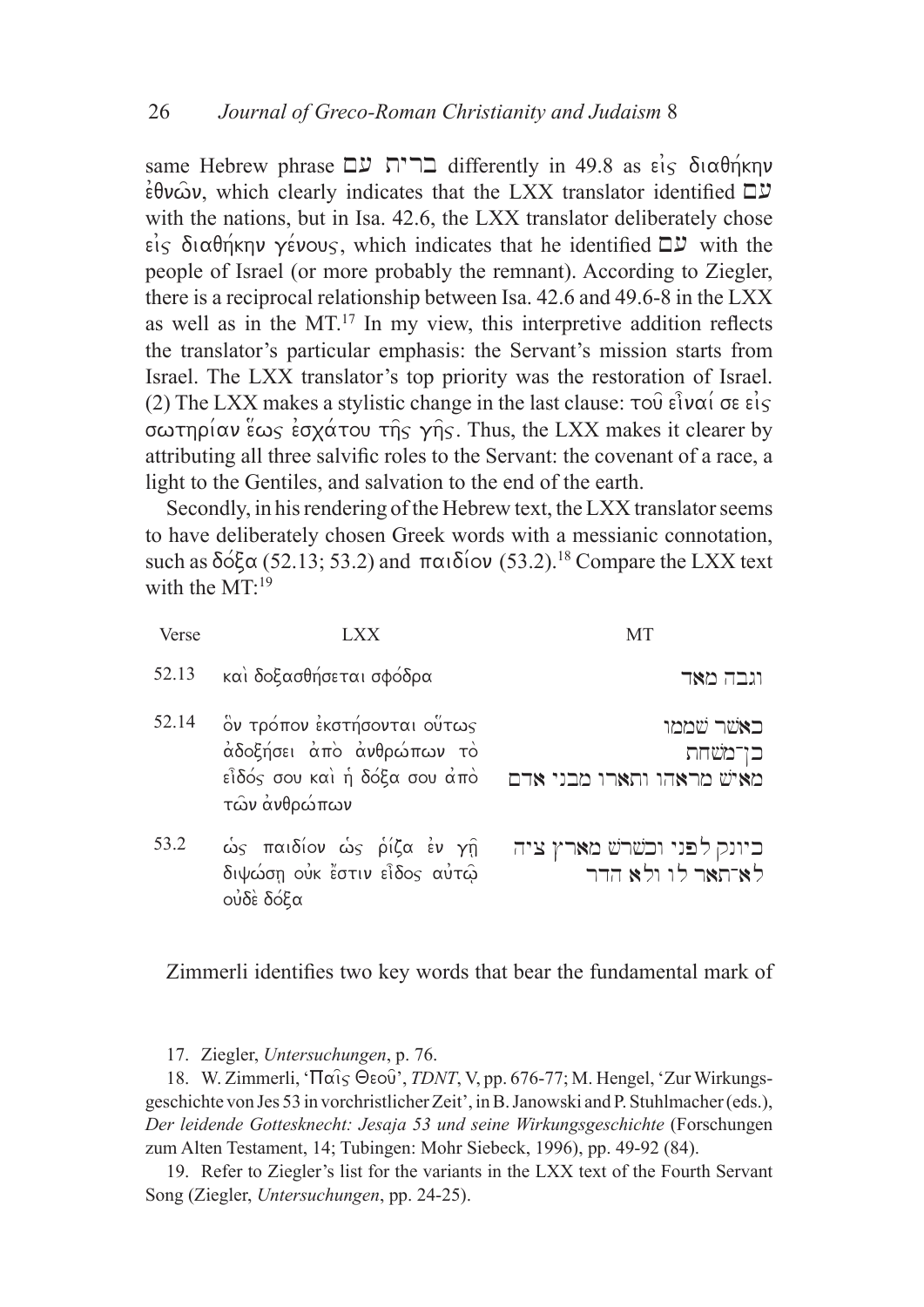messianic interpretation. The first is the recurring key word  $\delta \acute{o} \epsilon \alpha$  (52.13, 14b, c; 53.2), for which we do not find a real Hebrew equivalent in the passages. The phrase και δοξασθήσεται (52.13) is used to match  $\overline{121}$ only here in the entire LXX. Setting aside the possibility of a different Hebrew *Vorlage* behind this variant, Ekblad presents two possible explanations for the variant.<sup>20</sup> The LXX translator could have skipped over וגבה to ונשא because the first two consonants of each of these verbs are so similar in appearance. The better explanation, however, is that the LXX translator arbitrarily omitted one Hebrew verb for stylistic reasons, to avoid what might have seemed unnecessarily redundant.

The second is the rendering of Hebrew  $\triangleright$ <sup>1</sup> of 53.2 with  $\pi\alpha\delta$ iov, a word that is familiar from the messianic statement in 9.5.<sup>21</sup> Hebrew  $\Box$ is rendered only here with  $\pi\alpha\delta(\omega)$  in the entire LXX. Grelot argues that  $\pi\alpha\iota\delta$ ίον reflects a literal rather than metaphoric understanding of  $\Box$ <sup>22</sup> The MT's  $\triangleright$  I' does come from the verb  $\triangleright$  'suck' and can be translated 'suckling' or 'little child'.<sup>23</sup> The suggestion made by Grelot and Ekblad makes good sense when considered along with the identification of the Servant with a root in thirsty ground. The image pictures the Servant as leading a vulnerable, threatened and lonely life.<sup>24</sup> One may find an intertextual connection between Isa. 53.2 and 11.1-2, which links the vulnerable Servant figure to imagery of the Davidic dynasty.25 The unique use of παιδίον for rendering  $[7]$ <sup>'</sup> along with the correctly rendered  $\beta$ i $\zeta$  also reminiscent of the messianic 11.1, lends support to a messianic interpretation of the Servant present in the  $LXX<sup>26</sup>$ . This tendency of the LXX translator is corroborated by the evidence from *Targum Isaiah*. In *Targ. Isa.* 52.13, the Servant is expressly identified with the Messiah— 'Behold, my Servant, the Messiah, shall prosper'. Moreover, the Targum

20. Ekblad, *Isaiah's Servant Poems*, p. 181.

21. E.R. Ekblad, 'God Is Not to Blame: The Servant's Atoning Suffering according to the LXX of Isaiah 53', in B. Jersak and M. Hardin (eds.), *Stricken by God? Nonviolent Identification and the Victory of Christ* (Grand Rapids: Eerdmans, 2007), pp. 180-204 (185).

22. Grelot, *Les poèmes du Serviteur*, p. 104.

23. Ekblad, *Isaiah's Servant Poems*, p. 201 n. 112.

24. J.C. Bastiaens, *Interpretaties van Jesaja 53: Een intertextueel onderzoek naar de lijdende knecht in Jes 53 (MT/LXX) en in Lk 22:14-38, Hand 3:12-26, Hand 4:23 en Hand 8:26-40* (TFT Studies, 22; Tilburg, Netherlands: Tilburg University Press, 1993), p. 130.

25. Ekblad, *Isaiah's Servant Poems*, pp. 202-203.

26. Hengel, 'Wirkungsgeschichte', p. 84; Ekblad, *Isaiah's Servant Poems*, p. 203.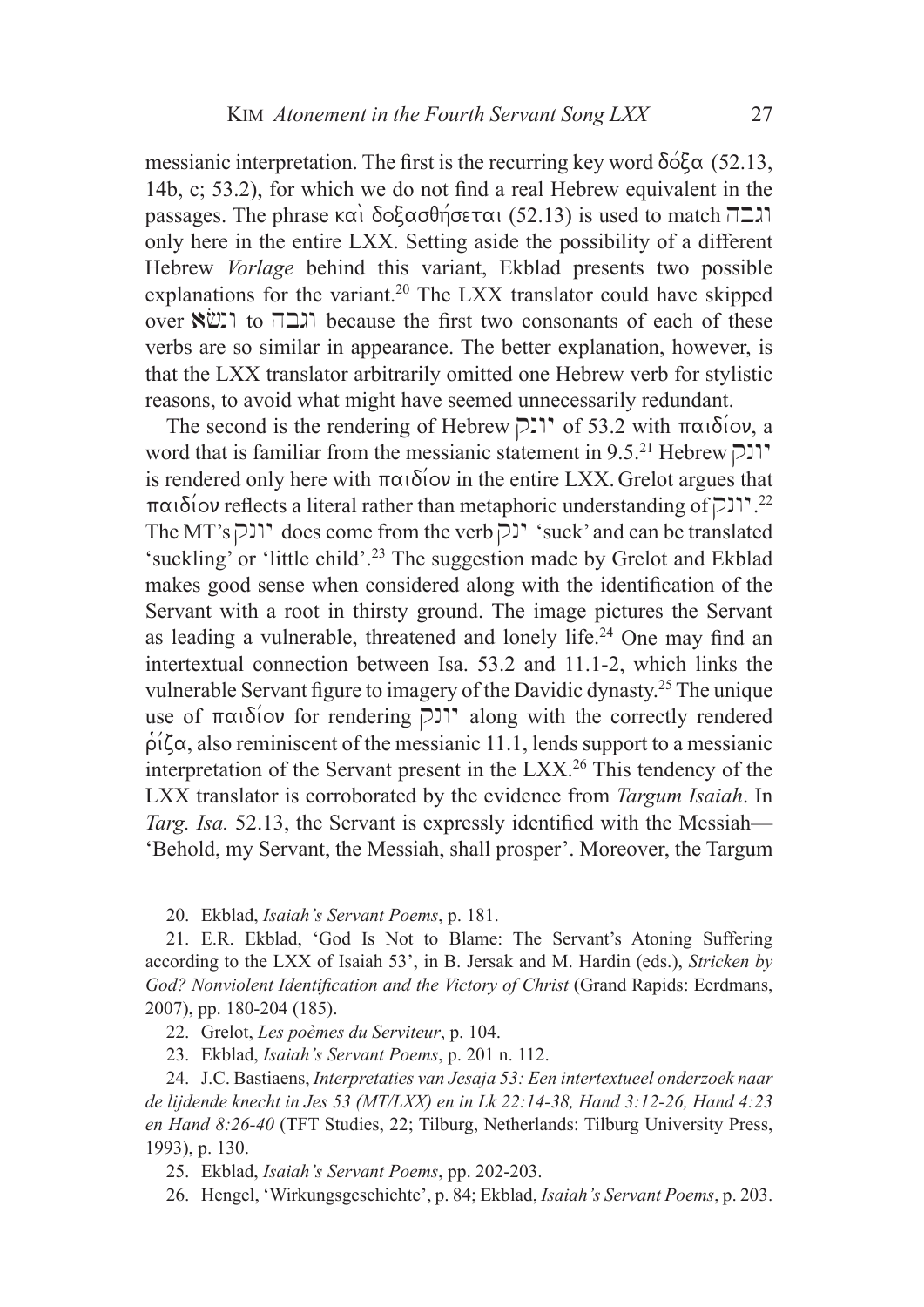identifies the Servant in 53.1 with the Messiah, as does 53.10. It is clear that the Targum understands the whole of 52.13-53.12 to relate to the Messiah.<sup>27</sup>

Thirdly, the LXX translator makes it clear that the Fourth Servant Song is a divine prophesy of eschatological restoration by shifting the tense of verbs in 52.14 to the future ( $\overset{\sim}{\mathcal{O}}v$   $\tau \rho \overset{\sim}{\sigma} \eta \overset{\sim}{\sigma} \rho \overset{\sim}{\sigma} \eta \overset{\sim}{\sigma} \rho \overset{\sim}{\sigma} \eta \overset{\sim}{\sigma} \eta$  $\omega$  $\tau \omega$  $\varsigma$   $\alpha$  $\delta$  $\varphi$  $\zeta$  $\eta$  $\sigma$  $\epsilon$ <sub>i</sub>), which plainly deviates from the Hebrew perfect tense of the MT (באשׁר שממו...כן־משחת).<sup>28</sup> The disdainful rejection of the Servant (v. 14) is to happen in the future, as well as the astounded turning to him of many nations and kings (v. 15). The same tendency is observed in *Targum Isaiah*, in which the ministry of the Servant is described as happening primarily in the future.

Fourthly, the LXX translator emphasizes the vicarious nature of the Servant's suffering for 'our sins' by his interpretive choice of the Greek words and phrases:

| Verse | LXX                 | <b>MT</b>                |
|-------|---------------------|--------------------------|
| 53.4  | τάς άμαρτίαςφέρει   | חלינונשא                 |
| 53.11 | τὰς ἁμαρτίαςἀνοίσει | ועונתם יסבל              |
| 53.12 | άμαρτίας ανήνεγκεν  | $\aleph$ שא $\aleph$ ושא |

The Greek word  $\alpha$ uaptica is used here to render three different Hebrew words.<sup>29</sup> Of particular importance to us is the fact that  $\overline{P}$ 

27. Chilton, *Isaiah Targum*, p. 103; Kim, 'Targum Isaiah 53'.

28. Zimmerli, 'Παίς Θεού', p. 677; Ekblad, *Isaiah's Servant Poems*, p. 184.

29. As far as the terms for sin are concerned,  $\alpha\beta\alpha\rho\tau\alpha$  and  $\alpha\nu\alpha\mu\alpha$  are the two dominant Greek nouns. In Isaiah 53,  $\alpha \mu \alpha \rho \tau \alpha$  is used to render a variety of Hebrew nouns, such as  $V$ ער $($ vv. 6, 11), וואס באט (vv. 5), הל $($ v. 4), and  $\alpha$ ו $($ v. 10), and  $\alpha$ is used for  $V(x, 5)$ ,  $V(x, 5)$ ,  $\overline{C}$  (vv. 8, 12), and  $\overline{C}$   $V(x, 9)$ . The term  $\alpha\mu\alpha\rho\tau\alpha$  is the primary noun used in Isaiah to translate  $[1.4; 5.18; 13.11; 22.14; 30.13; 33.24;$ 50.1; 53.5, 6, 11; 59.3; 64.6, 8; 65.7) and  $\Box$ NET (1.18; 38.17; 43.24; 44.22; 59.2, 12), while ανομία is used for  $\mathcal{W}(\Sigma)$  (24.20; 43.25; 44.22; 50.1; 59.12), but the two Greek nouns are used for a variety of terms, thus blurring the boundary between them. Four observations are in order regarding the LXX Isaiah's use of the terms for sin: (1) The word  $\alpha\mu\alpha\rho\tau\alpha$  became the favorite term for sin, translating a variety of Hebrew nouns whose precise connotations are no longer preserved in the LXX. The word  $\alpha\mu\alpha\rho\tau\alpha$  seems to have gained popularity in the early church as a substitute for other Greek nouns for sin, such as  $\alpha$ νομί $\alpha$  (1 Pet. 2.22). (2) The LXX renders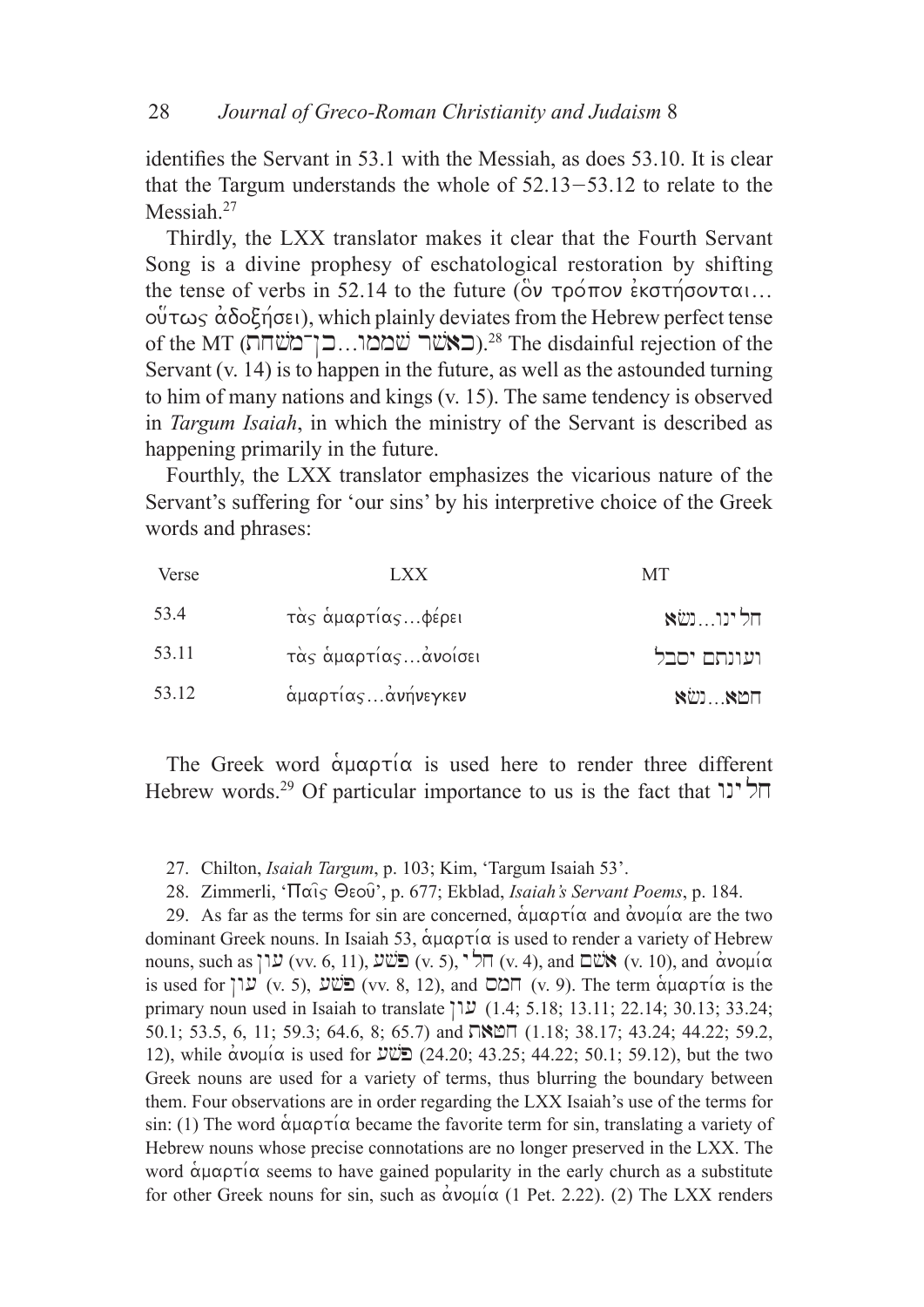is rendered as  $\vec{\alpha}$   $\vec{\alpha}$   $\vec{\alpha}$   $\vec{\alpha}$   $\vec{\alpha}$   $\vec{\alpha}$   $\vec{\alpha}$   $\vec{\alpha}$   $\vec{\alpha}$   $\vec{\alpha}$   $\vec{\alpha}$   $\vec{\alpha}$   $\vec{\alpha}$   $\vec{\alpha}$   $\vec{\alpha}$   $\vec{\alpha}$   $\vec{\alpha}$   $\vec{\alpha}$   $\vec{\alpha}$   $\vec{\alpha}$   $\vec{\alpha}$   $\vec{\alpha}$   $\vec{\alpha}$   $\vec{\alpha}$   $\vec{\alpha}$   $\vec{\alpha}$ Isaiah, which indicates that the LXX translator understood sickness in v. 4 as a metaphor for sin.<sup>30</sup> This is important because, as Ekblad says, 'with the exception of the Servant's work in Isa 53:4-12 it is the Lord alone who responds to sin through pardon or recompensation'.<sup>31</sup> From this observation, Ekblad concludes, 'The LXX of Isaiah 53:4-12 quite possibly presents the servant as one through whom the Lord deals with human sins. This happens through the servant's voluntary suffering and dying for people's sins.'

Williams, following Euler, tries to deny the authenticity of this reading based upon the deviational reading in Mt. 8.17.<sup>32</sup> This so-called deviational reading presupposes that Matthew is quoting strictly from the LXX. This argument, however, ignores the textual diversity in Matthew, as argued by Allison: $33$  (1) Matthew makes the Markan allusion closer to the LXX in some passages (3.16; 17.11; 26.3-4, 64; 27.35, 46b). (2) Matthew is closer to the MT against the LXX in passages such as 24.21, 29, 31; 26.28. (3) In some cases, Matthew is closer to targumic or other Jewish traditions (22.24; 24.31). This phenomenon leads Allison to conclude that Matthew could read the Scriptures in their original language. As argued by Gundry, therefore, Mt. 8.17 may be the result of Matthew's independent translation from the Hebrew text in order to make the quotation apply to Jesus healing physical maladies.<sup>34</sup>

The phrase  $\hat{\tau}$  $\alpha$   $\hat{\alpha}$   $\hat{\alpha}$   $\mu\alpha$  $\alpha$   $\hat{\tau}$   $\hat{\mu}\hat{\omega}$  (Isa. 53.4) is clearly an interpretive rendering because words from the same Hebrew root,  $\overrightarrow{2}$  in v. 3 and r in v. 10, are rendered literally as μαλακίαν and της πληγής.

 $\square$ " with περί αμαρτίας (53.10). (3) The two nouns αμαρτία and ανομία are used interchangeably in Isaiah 53, and either of the two can render the same Hebrew nouns. (4) The word  $\alpha$ μαρτία is used to render  $\overline{\phantom{a}}$  (53.4).

30. J.J. Stamm, *Erlösen und vergeben im Alten Testament* (Bern: A. Francke, 1940), pp. 83-84; Ekblad, 'God Is Not to Blame', p. 186.

31. Ekblad, 'God Is Not to Blame', pp. 186-87.

32. K.F. Euler, *Die Verkündigung vom leidenden Gottesknecht aus Jes. 53 in der griechischen Bibel* (BWANT, 66; Stuttgart-Berlin: W. Kohlhammer Verlag, 1934), pp. 59-62; S.K. Williams, *Jesus' Death as Saving Event: The Background and Origin of a Concept* (HDR, 2; Missoula, MT: Scholars Press, 1975), p. 113.

33. W.D. Davies and D.C. Allison, *A Critical and Exegetical Commentary on the Gospel according to Saint Matthew.* I. *Introduction and Commentary on Matthew I-VII* (ICC; Edinburgh: T. & T. Clark, 1988), p. 45.

34. R.H. Gundry, *Matthew: A Commentary on his Literary and Theological Art* (Grand Rapids: Eerdmans, 1982), p. 150.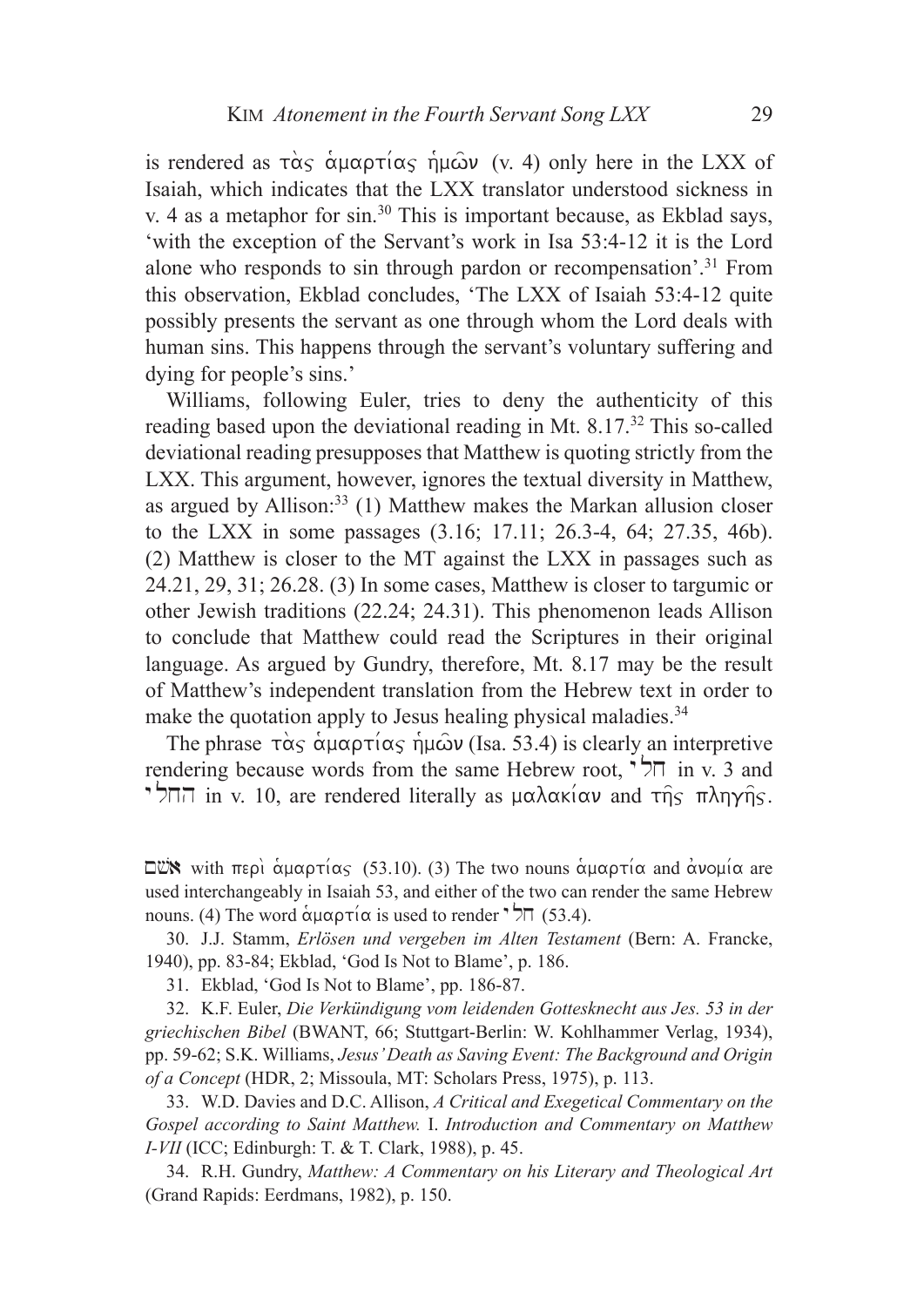30 *Journal of Greco-Roman Christianity and Judaism* 8

The LXX agrees with *Targum Isaiah* in its handling of illnesses as transgressions:

| Isa. 53.4a MT                         | Targ. Isa. 53.4 <sup>a</sup>                           |  |
|---------------------------------------|--------------------------------------------------------|--|
| אכן חלינו הוא נשא                     | בכין על חובנא הוא יבעי                                 |  |
| 'and carried our diseases.'           | Then he will be seech concerning our<br>sins'          |  |
| ומכאבנו סבלם                          | ועויתנא בדיליה ישתבקן                                  |  |
| 'Surely he has borne our infirmities' | 'and our iniquities for his sake will be<br>forgiven.' |  |

The Targum treats infirmities and diseases in the Hebrew text as sins and iniquities, which seems to reflect an old Jewish tradition that is probably pre-Christian. This understanding of illness as sin is also found in Mk 4.12, which follows *Targ. Isa.* 6.10, which implies the antiquity of the tradition.<sup>35</sup> The last clause of Mk 4.12 has  $\alpha\phi \in \theta_{\Pi}$   $\alpha\dot{\alpha}$  rois against the LXX  $i\acute{\alpha}$ <sub>0</sub>  $\alpha$  $\acute{\alpha}$ <sub>0</sub>  $\alpha$  $\acute{\alpha}$ <sup> $\gamma$ </sup> $\alpha$ <sup>*i*</sup> $\alpha$  $\acute{\alpha}$ <sup>3</sup>. The Markan rendering is an exact translation of *Targum Isaiah*'s רישׁתביק להון . This interpretation of illnesses as sins in the early church may underlie 1 Pet. 2.24,  $\delta_s \tau \alpha_s \alpha_{\mu\alpha\rho} \tau (\alpha_s)$  $\eta$ μών αύτὸς ανήνεγκεν εν τώ σώματι αὐτοῦ επὶ τὸ ξύλον, ϊνα ταις αμαρτίαις απογενόμενοι τη δικαιοσύνη ζήσωμεν, ού τω μώλωπι  $\alpha$   $\alpha$  $\theta$ ητε.<sup>36</sup> The Targum tends to give an explanatory paraphrase for the passages, which it understands are figurative, but are not explicitly expressed as figurative by expressions such as 'like' or 'as'.37

Similarly, the LXX translator makes more explicit the idea of the vicarious suffering that is already presented in figurative language in the MT.<sup>38</sup> The combination of  $\alpha \mu \alpha \rho \tau \alpha$  with  $\phi \epsilon \rho \omega$  occurs in several places in Leviticus in relation to the sin-offering or the guilt-offering

35. T.W. Manson, *The Teaching of Jesus* (Cambridge: Cambridge University Press, 1967), p. 78; M. Black, *An Aramaic Approach to the Gospels and Acts* (Clarendon: Oxford University Press, 3rd edn, 1967), pp. 213-14; B. Chilton, 'Four Types of Comparison between the Targumim and the New Testament', *Journal for the Aramaic Bible* 2 (2000), pp. 163-88. For a recent assessment, see C.A. Evans, *To See and Not Perceive: Isaiah 6.9-10 in Early Jewish and Christian Interpretation*  (JSOTSup, 64; Sheffield: JSOT Press, 1989), pp. 91-106.

36. P. Seidelin, 'Der *Ebed Jahwe* und die Messiasgestalt im Jesajatargum', *ZNW* 35 (1936), pp. 194-231 (212 n. 55).

37. Stenning, *Targum of Isaiah*, p. xiii.

38. Ziegler, *Untersuchungen*, pp. 80-81; Ekblad, *Isaiah's Servant Poems*, p. 213.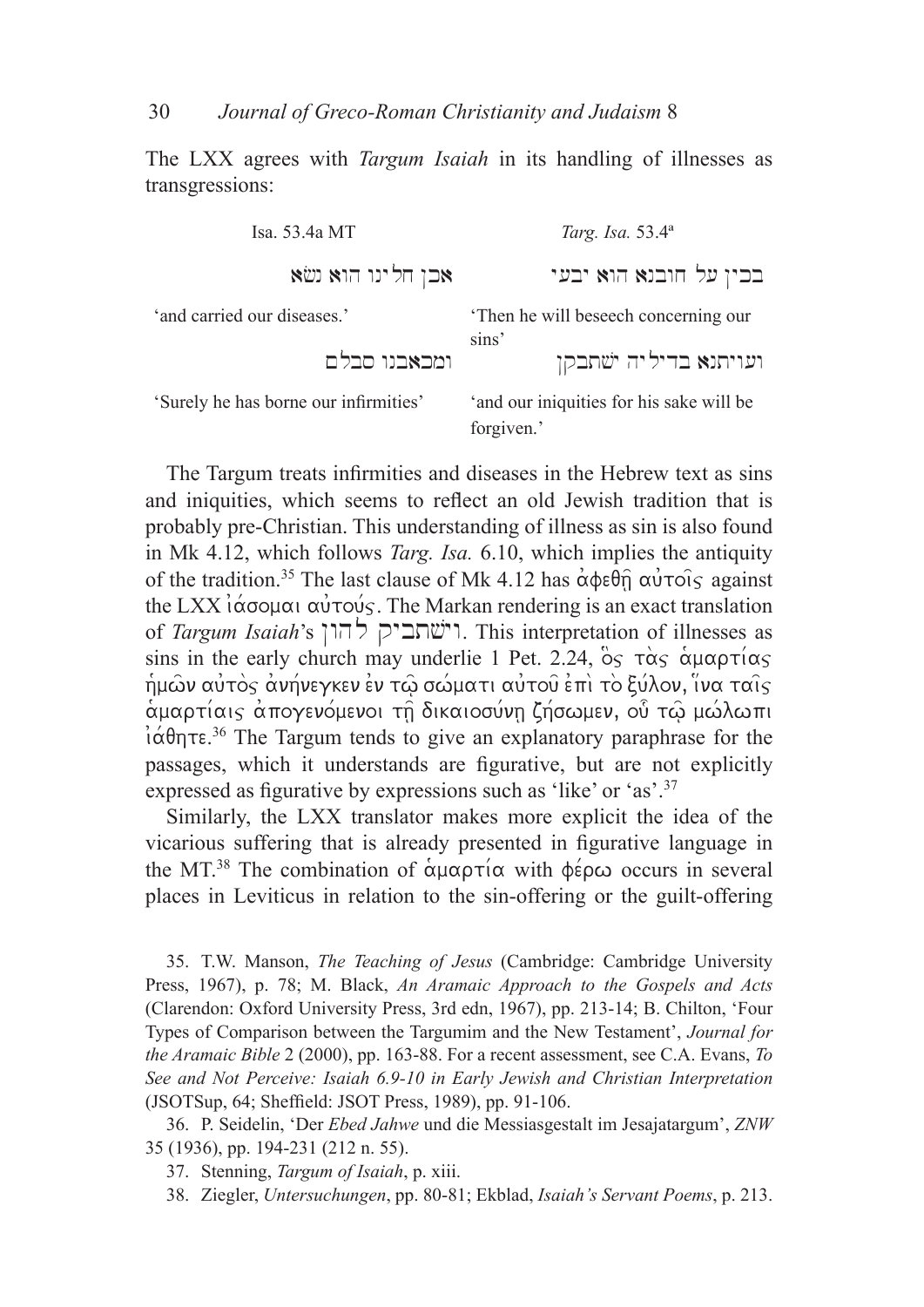(Lev. 4.28; 5.6, 7, 8, 11, 12; 14.19-20; 15.14-15, 29-30; 16.15; also in Num. 6.10-11), which indicates the possible link between the Servant's vicarious suffering and the atoning sacrifices in Leviticus. As pointed out by Ekblad, Isaiah 53 is the first place in the entire Old Testament where a human being is described as carrying/bearing sin on behalf of others.<sup>39</sup>  $The LXX goes even further by interpretive rendering of  $\Box$$ of the MT with  $\pi \epsilon \rho$   $\hat{\rho}$   $\hat{\rho} \omega$   $\partial \delta \nu \hat{\alpha} \tau \alpha$  in 53.4. Thus, according to the LXX, the Servant not only bears 'our sins' (53.4, 11, 12), but also suffers on behalf of 'us' ( $\pi$ ερι ημών οδυναται in 53.4) as our atoning sacrifice.

Fourthly, the LXX translator makes it clear that the suffering of the Servant involves his death, choosing the interpretive  $\pi \alpha \rho \acute{\epsilon} \delta \omega \kappa \epsilon \nu \alpha \dot{\nu} \tau \acute{\omega} \nu$ for the Hebrew הפגיע בו in 53.6.<sup>40</sup> The emphasis of the LXX on the death of the Servant can be detected in other verses too:

| Verse | <b>LXX</b>                      | <b>MT</b>      |
|-------|---------------------------------|----------------|
| 53:6  | παρέδωκεν αύτόν                 | הפגיע בו       |
| 53.12 | παρεδόθη είς θάνατονπαρεδόθη    | הערה למותיפגיע |
|       | 53.7 $\epsilon \pi$ σφαγην ήχθη | למבח יובל      |
| 53.8  | ήχθη είς θάνατον                | נגע למו        |

In 53.6, the Hebrew verb  $\mathcal{Y}$  is rendered with the Greek verb  $\pi\alpha$ ρέδωκεν. This Hebrew verb is rendered with  $\pi\alpha$ ραδίδωμι only here and in Isa. 47.3 and 53.12 in the entire  $LXX<sup>41</sup>$  By using the same verb  $\pi \alpha \rho \alpha \delta$  ( $\delta \omega \mu$  for two different Hebrew verbs in 53.6 and 53.12, the translator clearly interprets v. 6 in relation to v. 12, indicating that the vicarious suffering of the Servant involves his death. Ekblad rightly argues:

Through contextual exegetical editing, the LXX's variant  $\pi \alpha \rho \epsilon \delta \omega \kappa \epsilon \nu$  $\alpha$ ντόν ταίς άμαρτίας ήμων [in 53.6] is also more clearly associated with Isaiah 53:5 and 53:12 (and 64:7[6]) than in the MT. In Isaiah 53:12 the Servant is described as inheriting many and dividing the spoils precisely because his soul was delivered over to death ( $\pi \alpha \beta \delta \theta$ η είς θάνατον ή  $\psi$ υχὴ αὐτοῦ) because of our sins (διὰ τὰς ἁμαρτίας αὐτῶν παρεδόθη).<sup>42</sup>

- 39. Ekblad, 'God Is Not to Blame', p. 187.
- 40. Ekblad, *Isaiah's Servant Poems*, pp. 226-27.
- 41. Ekblad, 'God Is Not to Blame', p. 195.
- 42. Ekblad, *Isaiah's Servant Poems*, pp. 226-27.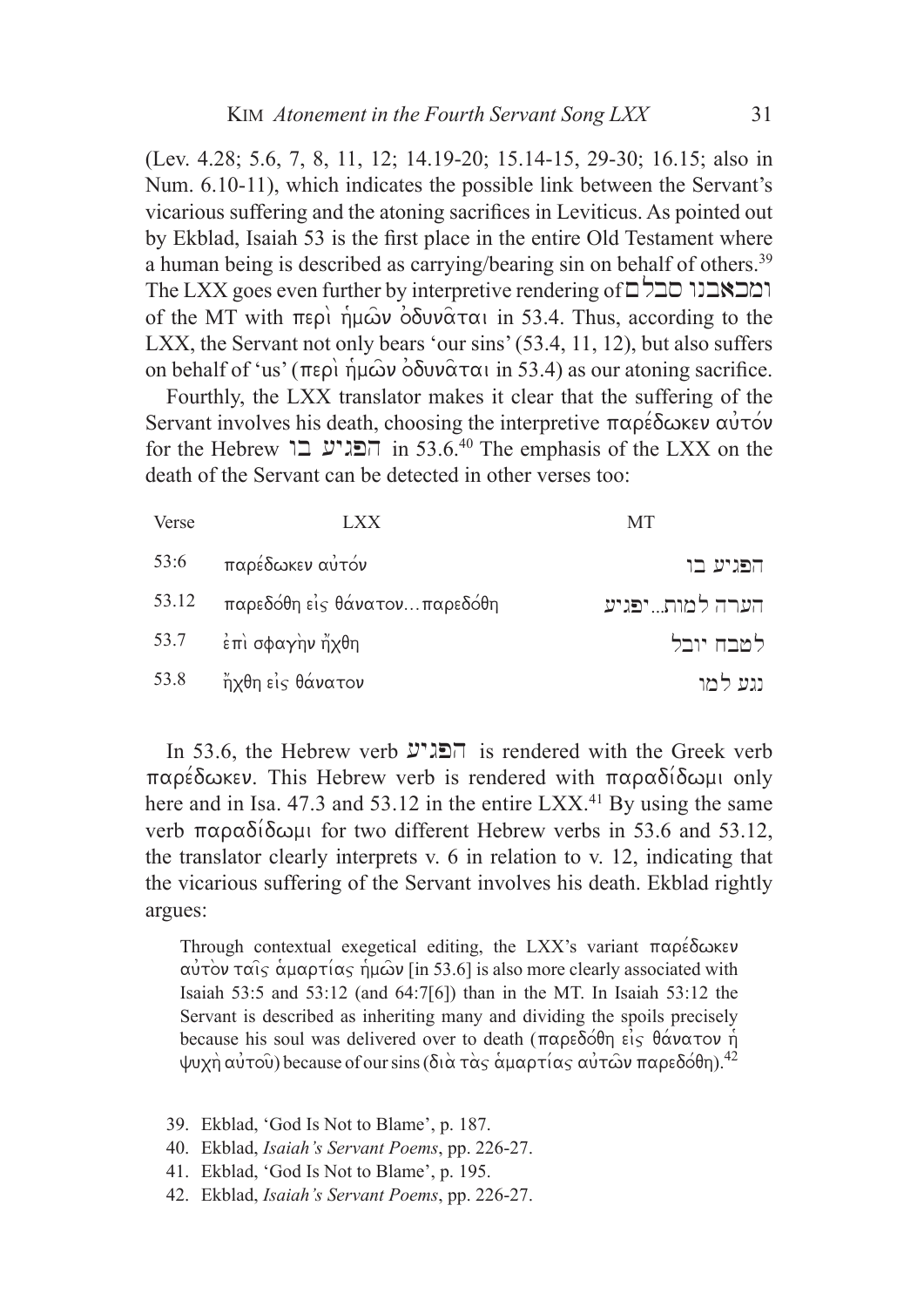The death of the Servant is also indicated in the use of  $\sigma \phi \alpha \gamma \gamma$  (53.7) for rendering Hebrew ΠΔΔ (slaughter). In the LXX σφαγή is linked to numerous texts that describe ritual sacrifice of a  $\pi \rho \circ \beta \alpha \tau \circ \nu$  through  $\sigma \phi \alpha \gamma$  iov in a way that is absent in the MT (Exod. 12.3-6; 22.1 [21.37]; Lev. 1.10-11; 4.29-35; 17.3; 22.28; Num. 11.22; Deut. 28.31).<sup>43</sup> This interpretation is supported by the translator's rendering of the Hebrew phrase (גע למו (blow to him) with ήχθη είς θάνατον in 53.8. The translator employs contextual exegesis by using  $\eta x \theta \eta$  in both v. 7 and v.  $8^{44}$  The translator may well have mistakenly read  $\mu$  (blow) as the perfect of  $\text{L}\overline{\phantom{a}}$  (was led).<sup>45</sup> However, considering the repeated use of intertextual exegesis in LXX Isaiah, it would be more probable to see it as the result of deliberate paraphrasing.<sup>46</sup> Thus, the translator makes it clear that ως πρόβατον επι σφαγην ήχθη in Isa. 53.7 refers to the death of the Servant.

This interpretation is supported further by the use of the phrase  $\epsilon$ <sup>i</sup>s  $\theta \alpha$ νατον (to death) for rendering Hebrew  $\alpha$  (to him). Jan de Waard suggests that the LXX presupposes a *Vorlage* with **בגע למות** (stricken to death).<sup>47</sup> However, nowhere in the LXX is  $\eta \chi \theta \eta$ , or any form of  $\alpha \chi \omega$ , used to render any form of Hebrew  $\mathfrak{U}$ . While acknowledging the possibility that the translator may have read למות in place of  $\zeta$  in view of the translator's repeated use of contextual or intertextual exegesis, I would rather see this variant as the deliberate attempt by the translator to link  $\epsilon$  is  $\theta \alpha \nu \alpha \tau$  ov in Isa. 53.8b more clearly than in the MT to  $\tau$  ou  $\theta \alpha \nu \alpha \tau$ ou  $\alpha$ <sup> $\dot{\alpha}$ </sup> ro $\dot{\alpha}$  of the next verse.

## *Summary and Conclusion*

Our examination of the LXX text has demonstrated that the LXX eschatologizes the Old Testament sacrifices by identifying the Servant with a messianic figure who will suffer and die vicariously for the sins

43. Ekblad, *Isaiah's Servant Poems*, p. 228.

44. By the term 'contextual exegesis' I mean 'the ancient translation techniques that bring the changes based on scriptural borrowings from the immediate literary context' (Ekblad, *Isaiah's Servant Poems*, p. 28).

45. Ekblad, *Isaiah's Servant Poems*, pp. 235-36.

46. By the term 'intertextual exegesis' I mean 'the ancient translation techniques that bring the changes based on scriptural borrowings from the broader literary context' (Ekblad, *Isaiah's Servant Poems*, p. 28).

47. Jan de Waard, *A Handbook on Isaiah* (Winona Lake: Eisenbrauns, 1997), p. 194.